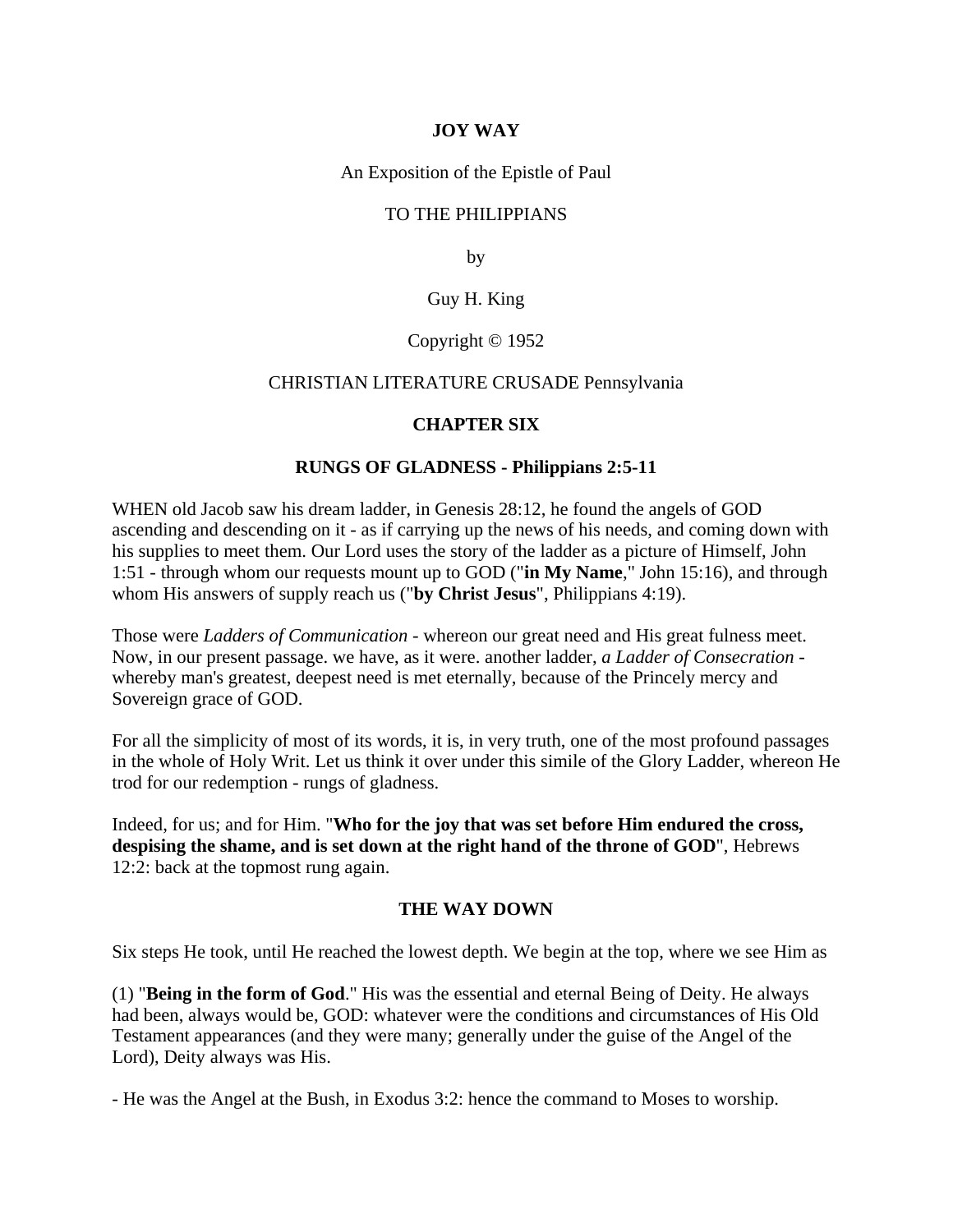- He was the Soldier with the Sword, in Joshua 5:13: hence the instinctive action of Joshua to worship.

Angel-Soldier, what not - but always GOD. And when He came down in the New Testament to His incarnation it was the same, He brought His Deity with Him. He never Himself used the title, though He accepted it from others - He called Himself here Son of Man, not Son of GOD: but that essential Deity did not, could not, ever leave Him. It is of fundamental importance that we remember this.

Note that He "**thought it not robbery to be equal with God**" - He was not taking to Himself something that did not belong to Him when He lay claim to be thus "**equal**"; nor, as we shall see, did He think it to be something to be clung to, laid hold on, lest He lose it. No, it was of nature His by right. "**Making Himself equal with God**", John 5:18, was the Jews' disgusted accusation against Him.

So stands our Divine Lord at the top of the Ladder. Watch Him as He prepares to take His first step down - in itself a mighty descent.

(2) "**made Himself of no reputation**". Can you imagine a royal personage, wishing to travel incognito, divesting himself of all apparel and appearance that would give him away. He would still be a king, but he would have emptied himself of his royal habitrament. Something thus happened here: He "**emptied Himself**". I am suggesting that He divested Himself, not of His Deity, but of His glory - stripping Himself of the insignia of His majesty. He never used that Deity for His own benefit, for He would live down here as truly Man - not pretending, nor masquerading, as man, but really so.

For all that, flashes of Deity did sometimes emanate from His sacred Person - for instance, on the Mount of Transfiguration, and when, at the arrest in the Garden, the soldiers fell to the ground at His use of the Divine Name, "**I am**", John 18:6.

Ah yes, He that thought it not robbery to be equal with GOD, thought it not forgery to use His signature. See Exodus 3:14. So His glory was laid aside, as Milton's magnificent lines describe it:

> "That glorious Form, that light insufferable He laid aside: and here with us to be, Forsook the courts of everlasting day, And chose with us a darksome house of mortal clay."

It is often said that when He became Man, He subjected Himself to the human liability to error, as the rest of us. I am bound to say that I find it impossible to associate mistakes with Deity. Limitations; yes, voluntarily assumed; but not errors. I conceive it, therefore, to be the case that whatever He said was always true.

At the same time, we must, I think, hold that He suffered Himself to be limited. How else could there be any reality or normality, in His human childhood - what meaning could there be in the words of Luke 2:52, "**and Jesus increased in wisdom . . .**"? Yet, I suspect that, even at school,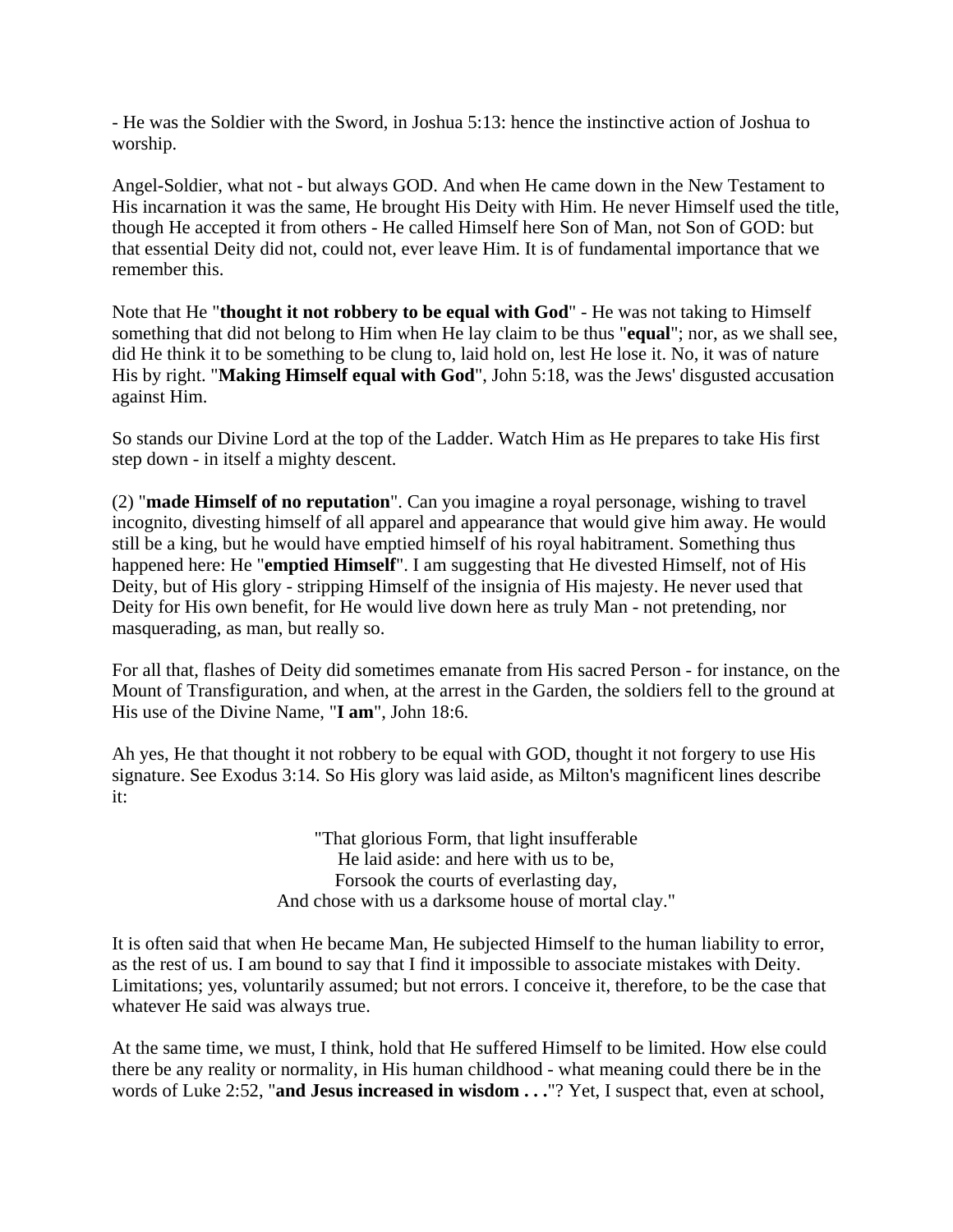He never actually made mistakes. Do you recall that description of the Child's session with the Temple doctors, "**All that heard Him were astonished at His understanding and answers**", Luke 2:47.

So He steps down

(3) He "**took upon Him the form of a servant**". A bond-slave! To whom? to GOD - "**Behold, My servant**", Isaiah 52:13; and, quoting from Psalm 40:7, "**Lo, I come... to do Thy will, O God**", Hebrews 10:7. At the moment when He divested Himself of the apparel of the Son, He donned the apron of the Servant - to GOD; and, as Plummer adds, "perhaps we may say to the whole race of mankind". Yet, it is interesting that, though we are "**the servants** [bond-slaves] **of Jesus Christ**" (as Romans 1:1, etc.). He is not said to be the bond-slave of us - in this latter relation, a less harsh, a kindlier Greek word is used. "**The Son of Man came not to be ministered unto, but to minister**", Mark 10:45; "**I am among you as He that serveth**", Luke 22:27.

Still, in spite of this distinction of status, we do find Him, at least on one occasion, doing the duty of a bond-slave, when, in John 13:4, He "**took a towel**", to rinse His disciples' feet.

Coming in from the dust of the road, the guest at a meal would hold his feet over the earthenware basin, while a slave rinsed them from the water ewer. There was no such slave present, and the guests should, therefore, have done this service for one another; but as they refrained from this menial duty, our Lord Himself did it. And that at a moment when He was acutely aware of His high dignity, "**Knowing that the Father had given all things into His hands, and that He was come from God, and went to God**".

By the way; isn't this episode a striking illustration in miniature of the use of those first two rungs of the Ladder we are talking of -

(a) "**He... laid aside His garments**", as of royal splendour;

(b) "**He... took a towel, and girded Himself**," as with the garb of lowly service.

He goes down farther

(4) He "**was made in the likeness of men**." If I remember rightly, the Authorised Version never (except in our verse 8) speaks of our Lord as "a man", but always as "**Man**", and correctly so - as also the doctrinal truth, "and was made Man" - for He was not merely an individual, but the Representative of the Race, the whole of human-kind. He went to the Cross. not as a man merely, but as Man, as all men, "**He died for all**", II Corinthians 5:15 - So that all may, if they will, share in the redemptive benefit.

So here, not the likeness of a man, but "**of men**". Thus, as we said earlier, He was not here on earth playing at being a man, but was as truly Man as He was truly GOD - a dual truth incomprehensible to our finite mind, but apprehensible to our grateful heart.

How we thank GOD for all the Bible evidences of the reality of His manhood - that He was hungry, Matthew 4:2; that He was tempted, Matthew 4:3; that He was tired, Mark 4:38 - "**for in**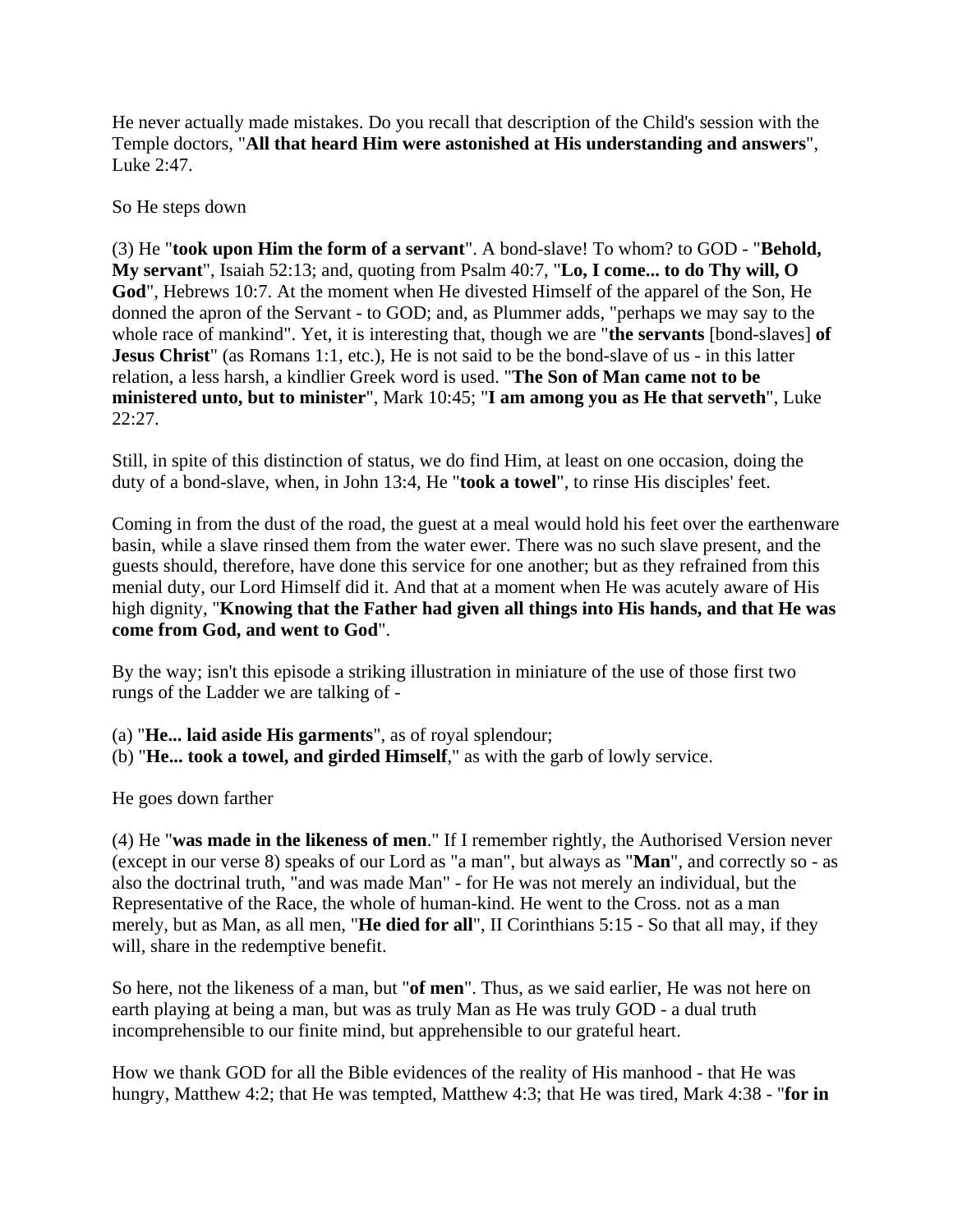# **that He Himself hath suffered being tempted, He is able to succour them that are tempted**", Hebrews 2:18; indeed, as the previous verse says, "**In all things it behoved Him to be like unto His brethren**".

When the great railway engineer, George Stephenson, died, his long funeral procession contained a body of plain workmen, who bore a banner inscribed with the words, "He was one of us" for he had risen from their ranks. Truly, He is one of us - for He came down to join our rank.

What high level of humanity was it that this "**Prince of Glory**" came to occupy? Nay, no high level at all!

# (5) "**He humbled Himself**". Says our hymn,

"The highest place that Heaven affords, is His, is His, by right"

yet, on earth, it was a lowly station that He sought - an insignificant village, a humble cottage, a lowly mother, a poor trade. He was born to a borrowed cradle; He was laid in a borrowed tomb; and during His ministry "**the Son of Man hath not where to lay His head**."

It would seem as if this choice of the humble were a principle of selection in all the service of GOD. Recall that passage in I Corinthians 1:26 ff. - "**Not many wise . . . not many mighty, not many noble, are called**": He does not say "not any", but "**not many**."

Rather has He chosen, "the foolish, the weak, the base, the despised, the nonentities, the 'are nots'." "**Chosen**", mark you. It is not that He has to put up with these inconsiderables as the best He could get; but deliberately He so frequently prefers such, that people may be forced to recognise that the praise for the results must go, not to the human instruments, but to the hand that uses them.

After a battle of long ago, when a soldier had wrought great devastation with his sword, his king sent for the sword. Upon inspection, His Majesty returned it with the somewhat scornful remark, "But it is a very ordinary sword." To which the soldier ventured to reply, "His Majesty should have sent for the arm that wielded it."

# Yes, that's it; or, to put it differently, "**We have this treasure in earthen vessels, that the excellency of the power may be of God, and not of us**", II Corinthians 4:7.

But all this is to stray from our immediate subject - the wonderful spirit of humility that He displayed in His lowly station, in His humble service, and in His denial of self. At the end they said, "**He saved others; Himself He cannot save**", Matthew 27:42 - how false that latter part, for, by exercise of His Deity, He could at any moment have come down from that Cross,

> "Was it the nails, O Saviour, that bound Thee to the Tree? Nay 'twas Thine everlasting love, Thy love for me, for me,"

How true that former part, "**others**", always others, as He "**went about doing good**", Acts 10:38, in the homes of sinners, and in the haunts of lepers.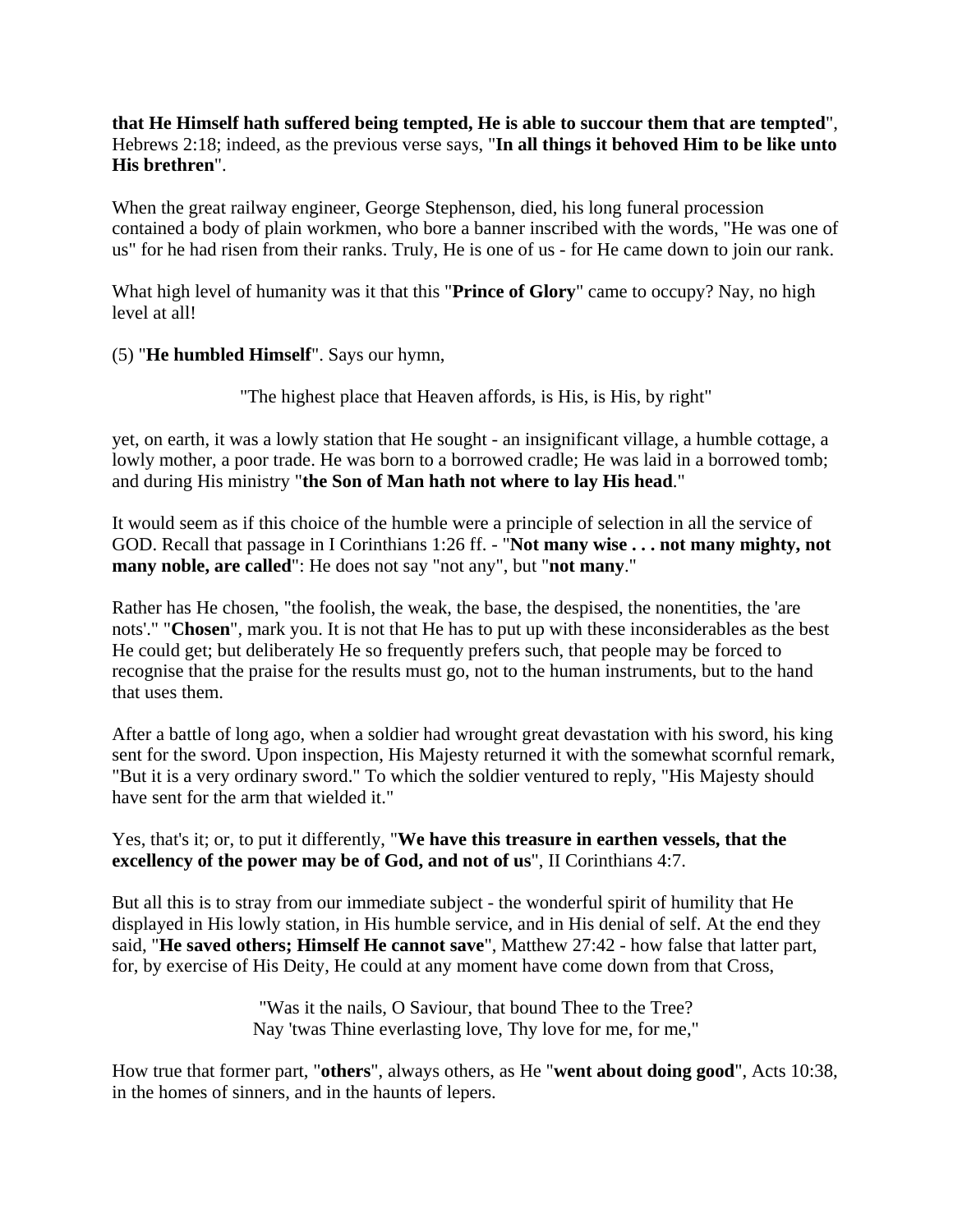How moving is this self-humbling of the Holy One and the Mighty.

Yet, mark another stage of His descent

(6) He "**became obedient unto death**." What depth for Deity! Why could He not have been raptured to Heaven without dying, as Enoch was, and Elijah; and as living believers will be at His Parousia, I Thessalonians 4:17? The whole efficacy of redemption lies in His dying. That is a mysterious utterance which we find in Hebrews 5:8-9, "**Though He were a Son, yet learned He obedience by the things which He suffered; and being made perfect, He became the author of eternal salvation unto all them that obey Him**."

Anyhow, we may say that part of the meaning is that, by His suffering of death, He showed obedience up to the hilt! We are back in the majestic argument of Romans 5:19, "**For as by one man's disobedience many were made sinners, so by the obedience of one shall many be made righteous**."

Stay a moment! Think you that He is now at the very bottom of the Ladder of our Salvation? No; there is a rung yet.

(7) "**Even the death of the Cross**." See that cross, in its glittering gold, at the very apex of London's Paul's Cathedral, shining in religious splendour over the City's busy traffic: not such was it "on which the Prince of Glory died" - but one of roughhewn wood, a criminal's gibbet, stuck into a hole on Jerusalem's common crucifixion ground.

Three of them were there at the time - two of them for a couple of base malefactors, and the middle one intended for the leader of the nefarious gang, one, Barabbas; but now occupied by his Substitute and ours. To that place, to that death, to that depth, His journey from the skies has brought Him - "being nailed to a tree like vermin", as Plummer says.

One thinks of the Psalm that was in His mind as He hung there, and, in reverent reticence, one wonders if He dwelt upon the words, "**I am a worm, and no man; a reproach of men, and despised of the people**", Psalm 22:6. GOD-man-worm.

What a far distance down the scale of Being. Says American, Norman B. Harrison, "History has no parallel. How could He do it? Mute in contemplation, we can never cease to wonder." Truly, He has now touched bottom. As one stands there, at the place where one ought to be:

> "Two wonders I confess, The wonder of His glorious love, And my own worthlessness."

Ah, but GOD did not leave Him there; and now, with uttermost joy, we watch His journey to the skies. He grasps once more the Ladder, and we mark:

# **THE WAY UP**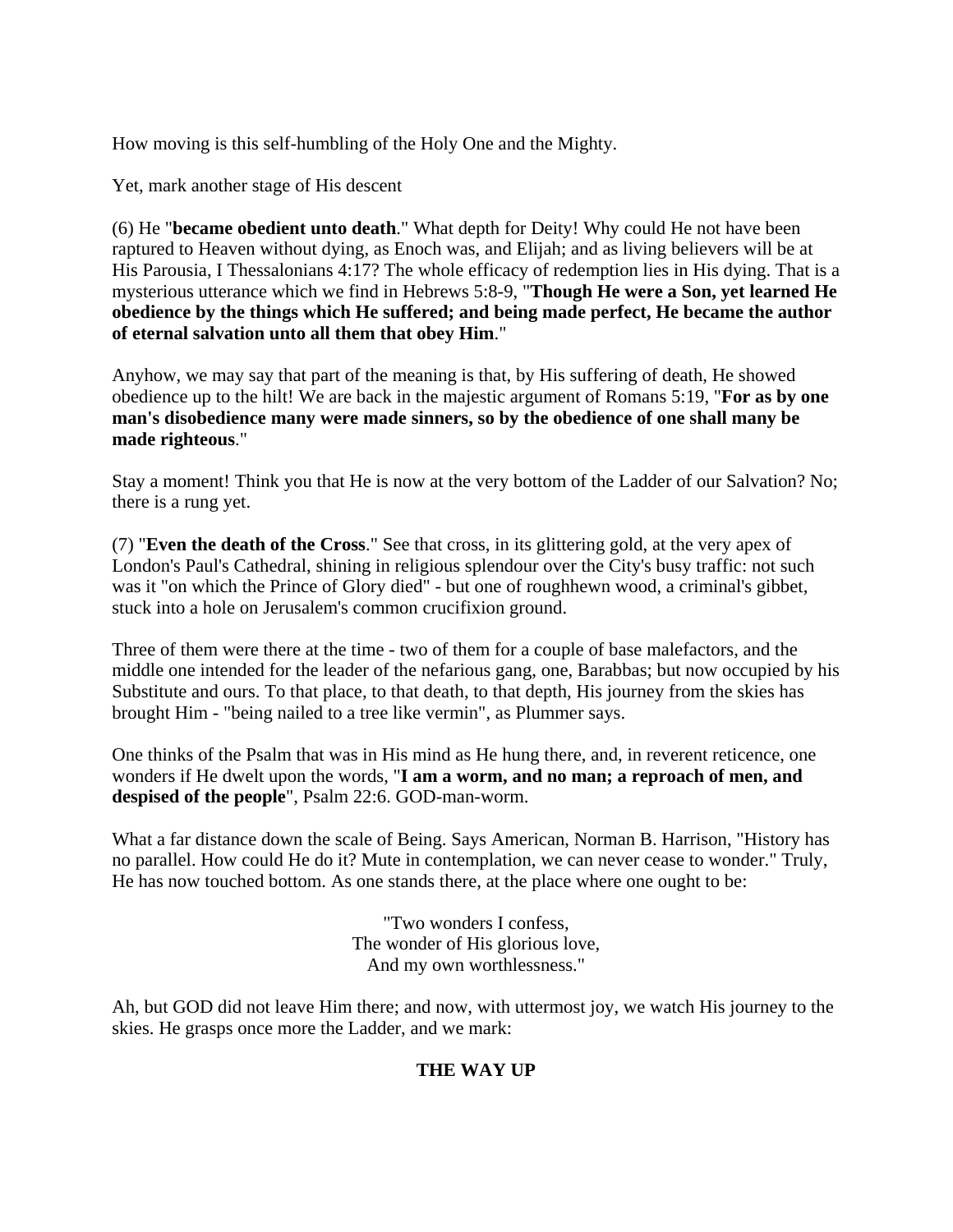Wonderful in glory, as the Way Down was wonderful in grace.

Three great steps, and He is back where He properly belongs.

(1) "**Wherefore God also hath highly exalted Him**". We have seen that He humbled Himself, but He did not exalt Himself. By reason of His Deity, He could have done; but by reason of His Saviourhood, He did not do so. For Justice' sake, and, indeed, for man's assurance' sake, it was essential that GOD should give some sign and indication that the One Sacrifice of our Lord was "a full, perfect, and sufficient sacrifice, oblation and satisfaction for the sins of the whole world", as our doctrinal statement has it.

The sign of the acceptance of the sacrifice was the resurrection, in which, in Paul's frequent phrase, "**God raised Him**". By that mighty token, He is not only "**declared to be the Son of God with power**", as Romans 1:4 says, but also declared to be the Saviour of men with authority.

- up from the Tomb - in wondrous resurrection;

- up to the Skies in glorious ascension;
- up to the Throne in illustrious session.

That is what GOD thinks of the finished work of His Son. That word "**highly**" is the English equivalent of a Greek preposition, "*huper*", with which the apostle has compounded the verb. Plummer points out that Paul has a great fondness for this use. So this is a huper-exaltation which, greatly daring, I have elsewhere ventured to render by the modern schoolboy slang, "Super"!

## Another step up is that

(2) GOD hath "**given Him a Name which is above every name**". Here we touch upon a considerable difference of opinion, and I must leave my readers to make up their own minds, for there is little that is definite that I can place before them for their guidance.

(a) Professor Plummer, a great Biblical expositor, seems to think that it is not an actual Name that is referred to, but that it denotes the rank, or dignity, that has been given Him. "GOD gave Him the dignity that is above every dignity", as the professor put it. By the way, it is "**a Name**", as if that which was specially reserved for this, in recognition, and in honour, of the great task so successfully accomplished.

(b) Bishop Lightfoot, another supreme New Testament exegete, is of a different opinion. He feels sure that an actual Name is intended; and he points out that, in verse 10, it is not "the name JESUS", as if it were the Name, but "**the name of Jesus**", as if it were some other Name bestowed upon JESUS.

(c) The more commonly held view is, of course, that this Name "JESUS" was, like the Body that bore it, raised and exalted; and that, because of Him, it will be ever held in highest honour. This last will, in any event, always be the case; but perhaps there was awaiting Him on His return a specially significant Name and Dignity not yet known to us.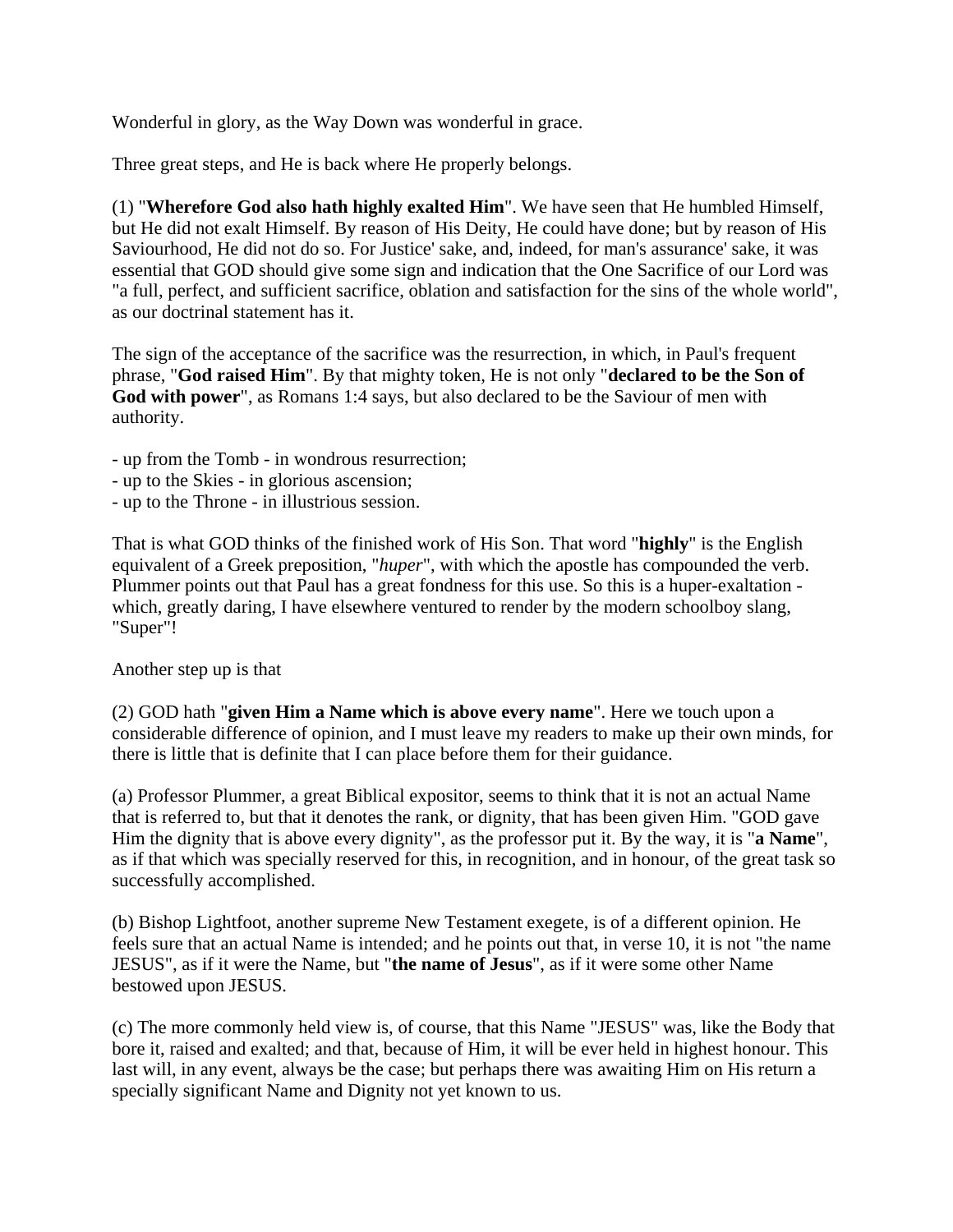We do that sort of thing on our little sphere of earth - Sir Douglas Haig returns from a victorious campaign, and he is rewarded with a new Name and Dignity. He is to be Earl Haig. And Kitchener is to be Lord Kitchener; and Sir John French is to be Lord French. I don't know - but these little human instances may be pale and distant illustrations of what awaited our Victorious Lord when He re-entered in triumph the Gates of Glory. Yet, be this as it may, nothing can dim for us the wonder of the sacred Name, "JESUS": personally, I always feel that I must write it in capital letters.

> "How sweet the Name of JESUS sounds In a believer's ears."

So wrote a drunken sailor, John Newton, who, before his conversion, had used the Name as a swear-word.

What pages we could write on this theme; but it is time that we set out to follow in thought His final step up into Glory.

(3) "**Every tongue should confess that Jesus Christ is Lord**". "**At the Name of Jesus**", as if every mention of it must be accompanied by a bow of the head - threefold obeisance is due, Heaven and earth and under uniting to acclaim His sovereignty. Then every tongue - the atheist's tongue, the pagan's tongue, the foreign tongue, your tongue and mine - shall avow His Lordship, and our allegiance.

Universal acknowledgment hereafter: how good to practise by personal confession here one of the most thrilling moments in the Coronation Service of our Sovereigns is that of the People's Homage, when the massed representatives of the Realm join to acclaim, "GOD save the King! GOD save the King! GOD save the King!"

But a faint echo of the great heart-moving shout of "**every tongue**".

So ends our exposition of this amazing passage - oh, that one could have done it better, more worthily. The reader may well be constrained to throw this poor Study on one side and to take the inspired record itself and, on his knees, pore over the sacred words themselves; and then, rising to his feet, join, with deepest adoration, in the Heavenly Tribute of Revelation, 5:12, "**Worthy is the Lamb that was slain to receive power, and riches, and wisdom, and strength, and honour, and glory, and blessing.**"

Amen! - One brief prosaic word must be added, concerning

## **THE WAY FOR US**

For that, after all, was how the passage began and why the passage was penned: "**Let this mind be in you, which was also in Christ Jesus**" (5).

The Selfless "**mind**" - which thinks nothing of itself, but only of others.